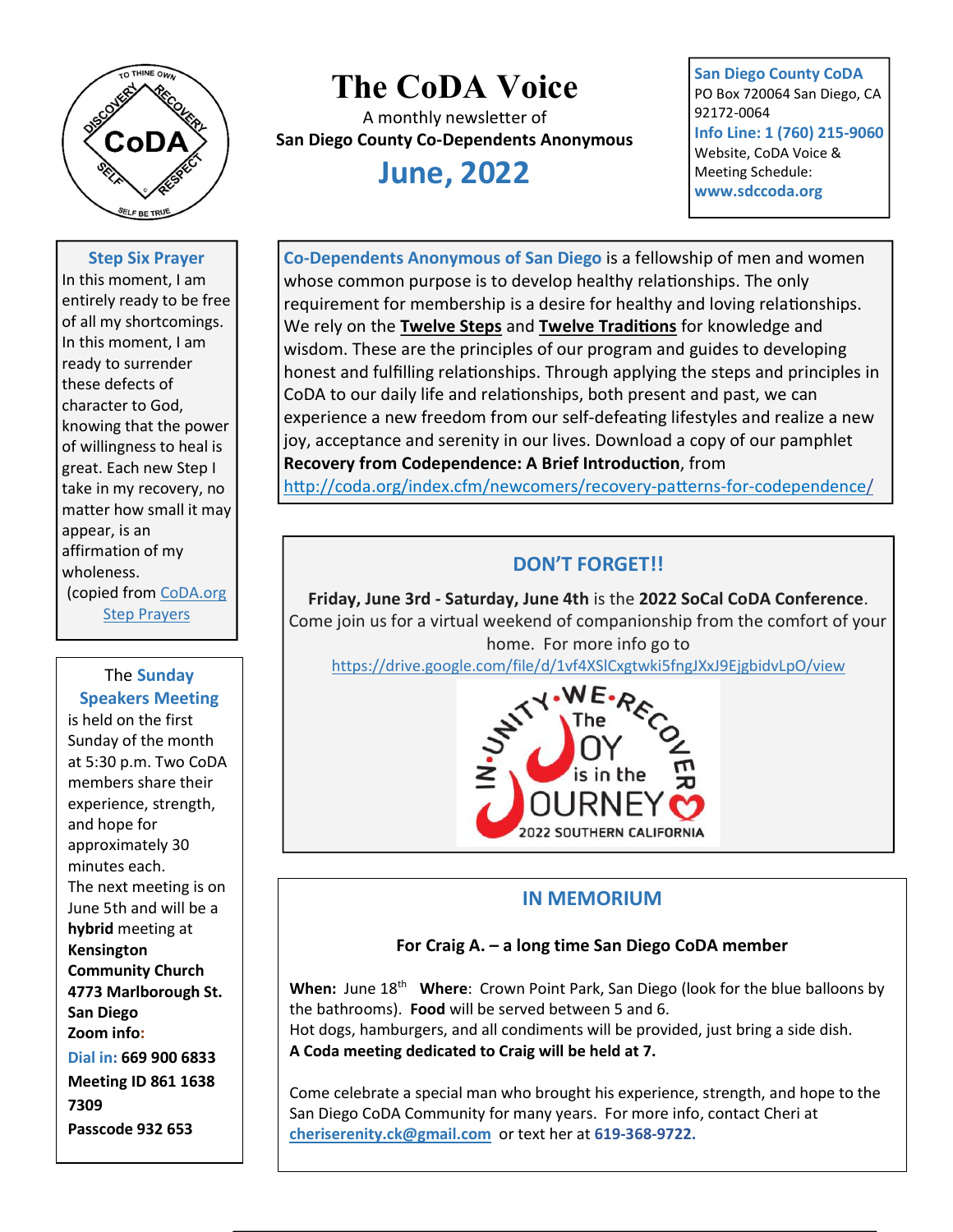# Steps, Traditions, Concepts & Promises

Step 6: Were entirely ready to have God remove all these defects of character.

Tradition 6: A CoDA group ought never endorse, finance, or lend the CoDA name to any related facility or outside enterprise, lest problems of money, property and prestige divert us from our primary spiritual aim.

Service Concept 6: The Fellowship guarantees trusted servants the right and authority to freely make decisions commensurate with their responsibilities and the right to participate in group conscience decisions affecting their responsibilities. Each CoDA member is also guaranteed the right to respectfully dissent during the group conscience decision making process. A member may freely and safely express any personal grievances as long as no particular person or group is unexpectedly singled out as the subject of the grievance. Members are encouraged to honor their own integrity as well as the integrity of others.

**Promise 6:** I learn to see myself as equal to others. My new and renewed relationships are all with equal partners.

# New Step Studies Forming

If you are interested in working the steps through a step study using the CoDA 12 Steps and 12 Traditions workbook, please email or text me and I can help your group get started. And, if you are starting or participating in a step study group already that is accepting new members, please let me know.

Text your name/email to Healy- 619-339-3048



# UPCOMING EVENT!!! Relax in Recovery

### CoDA Camping Trip - Laguna Mountains

Where: Burnt Rancheria Campground – Pinyon Loop When: August 12<sup>th</sup> and 13<sup>th</sup>

Space is limited to 16 tent spaces or book your own space.

# Not a camper??

Come up to Burnt Rancheria on August 13<sup>th</sup> and join the campers for a **Coda Potluck and Meeting** Bring a dish to share and dinner will be at 5; a meeting will begin at 7. Bring your own chairs.

Please sign up on EventBrite for these activities by Aug.  $1^{st}$  so that we know how many people to plan for. Details, further information, and directions to the campsite can be found on the San Diego CoDA Website flyers.

# STILL LOOKING!

The Community Board has 3 open positions: Activities chair; Workshops, Seminars, and Panels Chair; and Meeting Schedule Chair. See the flyer on the San Diego CoDA website for more information.

**HELP!** There is an in-person meeting on Fridays from 7-8 pm at Seaside Spiritual Center in Encinitas. Look for the CoDA sign on the door. See the website meeting list for information. Attendance has been low-they can use support!

### DO BIG THINGS IN RECOVERY 2022 CoDA Service Conference and International Convention

When: August 21-25 Business Conference; August 26-28 Workshops and Speakers

Where: Rapid City, South Dakota

All are welcome to participate. For more info and to register: 2022codaconvention.eventbrite.com

## New from CoDA World!

Now available for \$12.99.

Order at www.corepublications.org.



(2 CDs)-Personal Sharing on the **Twelve Steps** 

The original CoDA audio tapes have been remastered and reformatted, with each of Steps One through Twelve separated out into their own individual tracks. 12 tracks, 133 minutes.